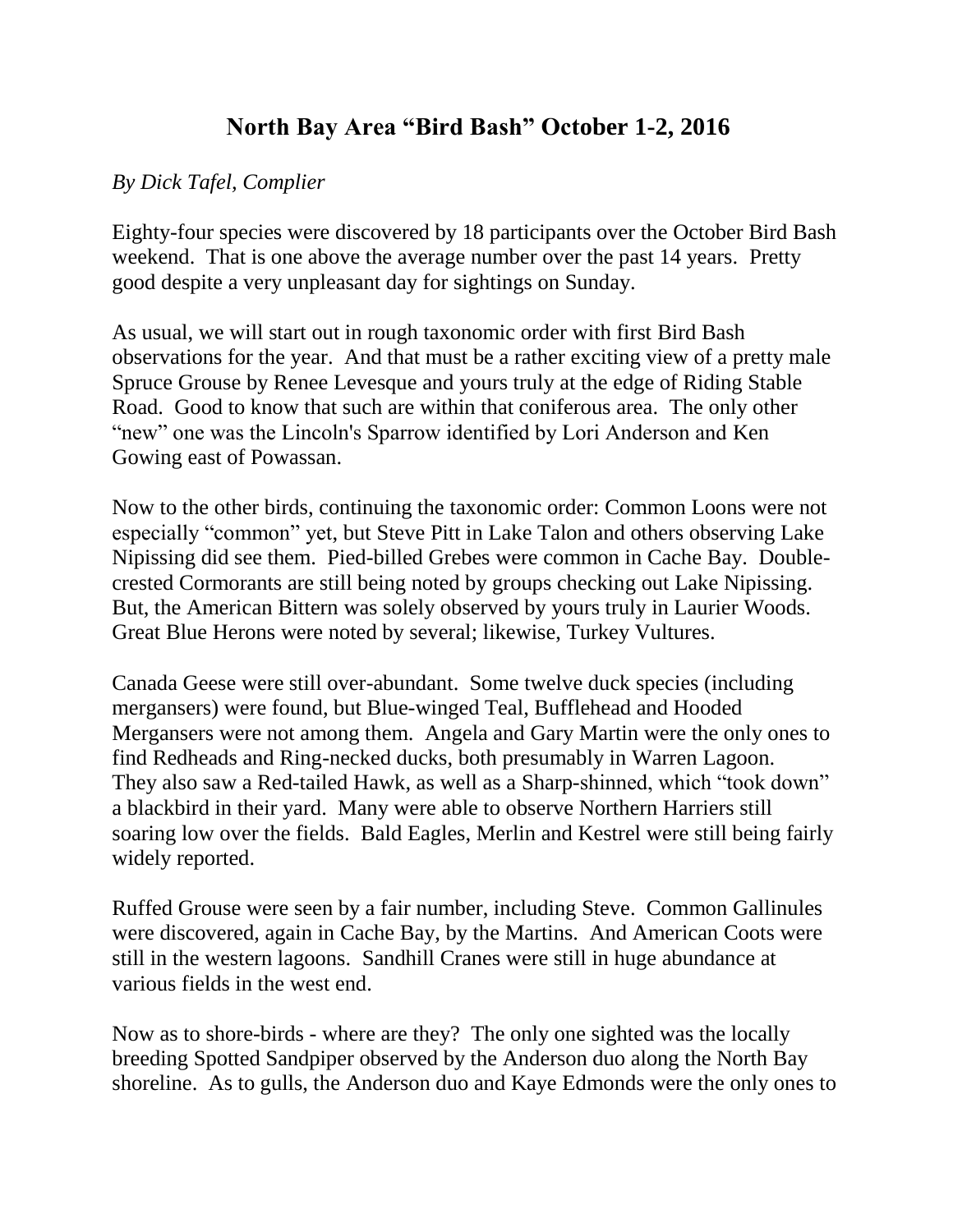spot the Great Black-backed, while the Martins were the only group to espy Bonaparte's Gulls.

Mourning Doves were still fairly prominent as, of course, were the always common Rock Pigeons whose humorous pic graced last month's report. The Anderson and Martin duos were the only ones to find a Belted Kingfisher.

Yellow-bellied Sapsuckers and Northern Flickers were still around, but in smaller numbers, while the two main woodpeckers were noted by many participants. Mary Ann Kenrick and just a few others observed the Pileated.

As to flycatchers, the only one still about was the Eastern Phoebe, normally the earliest and last flycatcher to visit here, and seen by a few. Gray Jays were found by the Martins, while Blue Jays, crows and ravens were on many lists. The Anderson pair found Horned Larks in their eastern Powassan neighboourhood. The ubiquitous Black-capped Chickadee seemed to be everywhere. And the two nuthatch species were noted by many. The Brown Creeper was seen only by the Levesque duo and the Martins.

Both kinglets were watched by the Levesque pair, the Ruby-crowned also by the Anderson duo, who were the only ones to enjoy Eastern Bluebirds. The only other thrush was the American Robin, not especially wide-spread, but in good numbers at Mary Young's and Mary Ann's places and elsewhere.

Gary and Connie Sturge were the only ones to see the Gray Catbird, near their home west of Powassan. European Starlings were flocking about in huge numbers, but American Pipits were found only by Kaye and the Levesque duo. No waxwings at all were noted.

Now we get to the wood warblers. Eight species were observed. Starting with the Orange-crowned, the Anderson pair identified it, only the second time it has been seen this year on a Bird Bash. The Nashville was also seen by them, and by Renee at Jocko Point, where she and yours truly also saw the lovely Northern Parula. Yellow-rumps, Common Yellow-throats and Palms were seen by several. But, the Pine was spotted only by the Martins, and Kaye discovered the only American Redstart.

Sparrows: Eight were seen (counting the junco). American Tree Sparrows were just arriving and spotted by the Sturges, while Song, Savannah, White-throated Chipping and White-crowned were seen by many - that included the latter two at